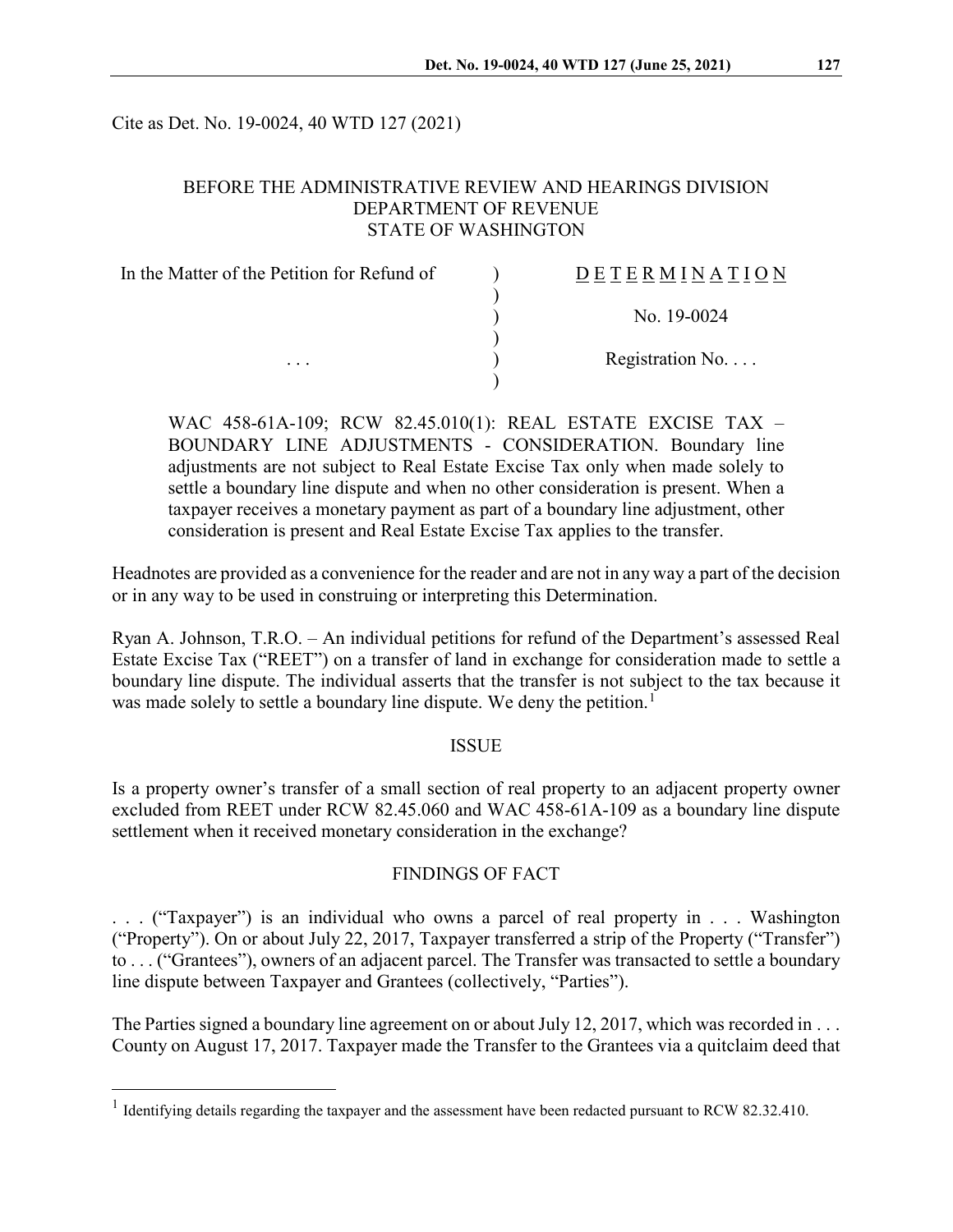Taxpayer signed on or about July 22, 2017, and recorded in . . . County on August 23, 2017. On August 23, 2017, the Parties recorded in . . . County a REET Affidavit regarding the Transfer. Therein, the Parties claimed an exemption under WAC 458-61A-109 and listed the gross selling price as \$0.00.

The Department's Special Programs Division ("Special Programs") reviewed the Transfer. As part of its review, Special Programs obtained a copy of the recorded REET Affidavit from . . . County and mailed Taxpayer an inquiry letter to request additional documents and information regarding the Transfer. Attached to the copy of the recorded REET Affidavit was a wire transfer receipt for \$ . . . . Special Programs contacted Taxpayer regarding the wire transfer receipt and Taxpayer confirmed that it received that amount from Grantees in exchange for the Transfer.

On July 18, 2018, the Department issued a REET Assessment ("Assessment") against Taxpayer on the \$ . . . Taxpayer received from Grantees for the Transfer. The Assessment was for the sum of  $\$\ldots$ , including REET in the amount of  $\$\ldots$ , interest in the amount of  $\$\ldots$ , and a delinquent payment penalty in the amount of \$ . . . , representing twenty percent of the REET assessed. Taxpayer timely filed a Petition for Review ("Petition") of the Assessment. Taxpayer thereafter paid the entirety of the Assessment, converting its Petition from a request for correction of the Assessment into a request for refund.

Taxpayer asserts that the Transfer is not subject to REET under WAC 458-61A-109. Taxpayer states in its Petition, "I am charged an excise tax in the amount of \$ . . . on a sale that was a settlement of a dispute." Further, "The boundary line adjustment was a settlement of dispute. Therefore, no excise tax should be assessed." Taxpayer cites WAC 458-61A-109 in support of this contention.

#### ANALYSIS

Washington imposes REET on "each sale of real property" in this state. RCW 82.45.060. RCW 82.45.010(1) defines "sale" as "any conveyance, grant, assignment, quitclaim, or transfer of the ownership of or title to real property . . . for a valuable consideration . . . ." REET "is the obligation of the seller." RCW 82.45.080(1).

REET is imposed on the "selling price" of the property. RCW 82.45.060. "[S]elling price" is defined by statute to mean the "true and fair value of the property conveyed." RCW 82.45.030(1). "If property has been conveyed in an arm's length transaction between two unrelated persons for a valuable consideration, a rebuttable presumption exists that the selling price is equal to the total consideration paid or contracted to be paid to the transferor. . . ." *Id.* "[T]otal consideration paid or contracted to be paid" includes "money or anything of value, paid or delivered or contracted to be paid or delivered in return for the sale. . . ." RCW 82.45.030(3). *See also* WAC 458-61A-102(2) ("'Consideration' means money or anything of value, either tangible or intangible, paid or delivered, or contracted to be paid or delivered, including performance of services, in return for the transfer of real property."); Det. No. 12-0171, 32 WTD 55, 57 (2013).

Here, Taxpayer transferred the Property to the Grantees via a quitclaim deed and received \$... from Grantees in exchange. The \$ . . . received by Taxpayer is valuable consideration because it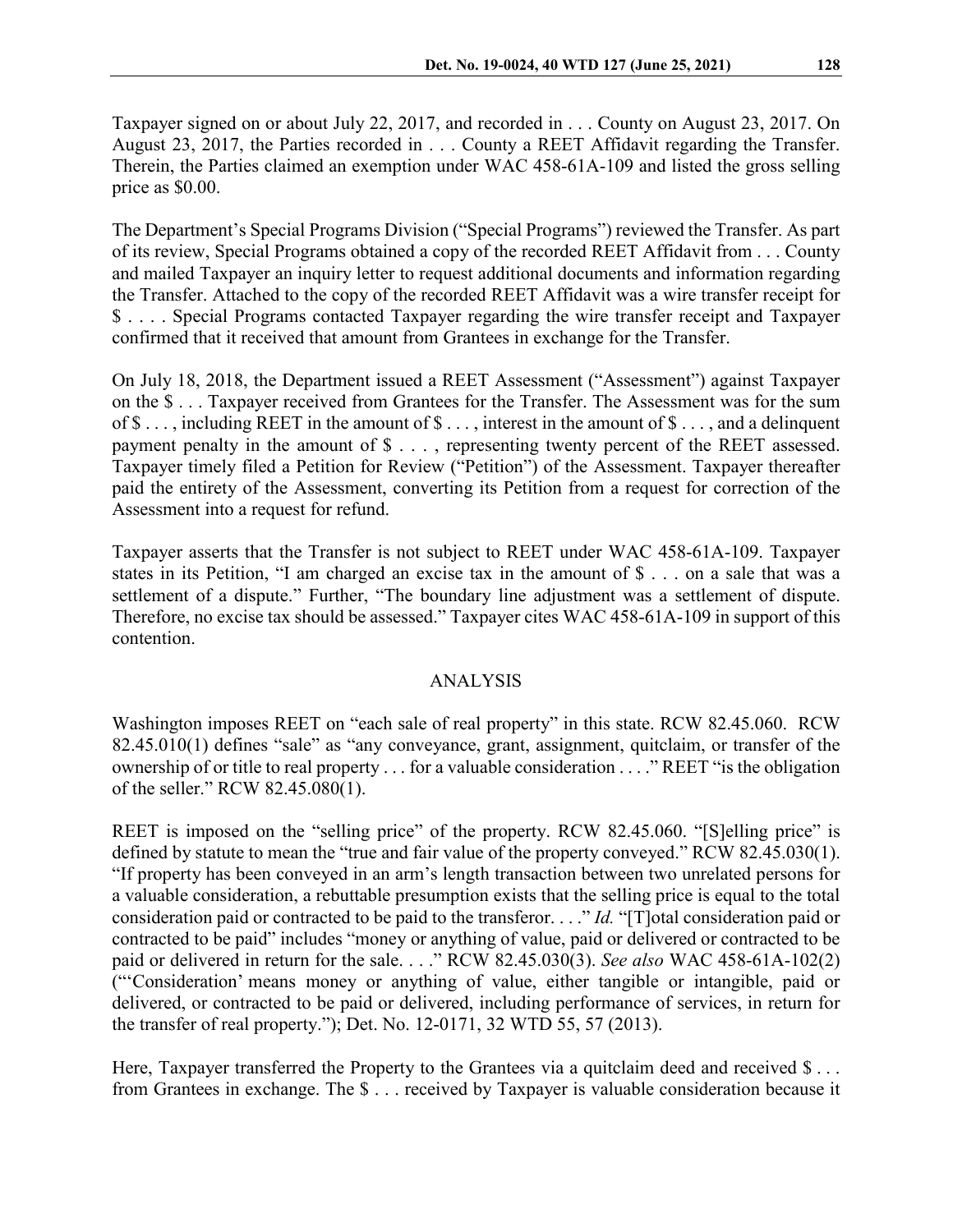is money paid in return for real property. *See* RCW 82.45.030(3); WAC 458-61A-102(2). Thus, the Transfer is a "sale" under RCW 82.45.010(1) and subject to REET, because it is a quitclaim of real property for valuable consideration. We have no evidence to suggest that Taxpayer and Grantee are related parties; under RCW 82.45.030(1), a rebuttable presumption exists that the selling price is equal to the total consideration paid to Taxpayer in the Transfer, \$.... Accordingly, REET applies to Grantee's payment to Taxpayer of \$ . . . unless an exclusion applies.

[1] Taxpayer asserts that the Transfer is excluded from REET as a boundary line adjustment made for the settlement of a dispute. WAC 458-61A-109 is the Department's administrative rule that explains and applies the exclusion from REET for boundary line adjustments. It provides in relevant part:

(2) Boundary line adjustments.

(a) Introduction. A boundary line adjustment is a legal method to make minor changes to existing property lines between two or more contiguous parcels. Real estate excise tax may apply depending upon the specific circumstances of the transaction. Boundary line adjustments include, but are not limited to, the following:

(i) Moving a property line to follow an existing fence line;

(ii) Moving a property line around a structure to meet required setbacks;

(iii) Moving a property line to remedy a boundary line dispute;

(iv) Moving a property line to adjust property size and/or shape for owner convenience; and

(v) Selling a small section of property to an adjacent property owner.

(b) Boundary line adjustments in settlement of dispute. Boundary line adjustments made solely to settle a boundary line dispute are not subject to real estate excise tax **if no other consideration is present**.

(c) Taxable boundary line adjustments. **In all cases, real estate excise tax applies to boundary line adjustments if there is consideration (other than resolution of the dispute)**, such as in the case of a sale or trade of property.

WAC 458-61A-109(2) (emphasis added).

Here, the Transfer involved the Taxpayer and Grantees moving a property line to remedy a boundary line dispute. Because such activity is included in the definition of a boundary line adjustment under WAC 458-61A-109(2)(a), it is possible that the Transfer would be excluded from REET. However, WAC 458-61A-109(2)(b) and (c) require that we look further and determine whether consideration was present. Taxpayer was paid \$ . . . in return for the transfer of real property. Under RCW 82.45.030(3) and WAC 458-61A-102(2), this constitutes "consideration." Thus, although the Transfer is a boundary line adjustment, it is not excluded from REET under WAC 458-61A-109(2) because consideration was present.